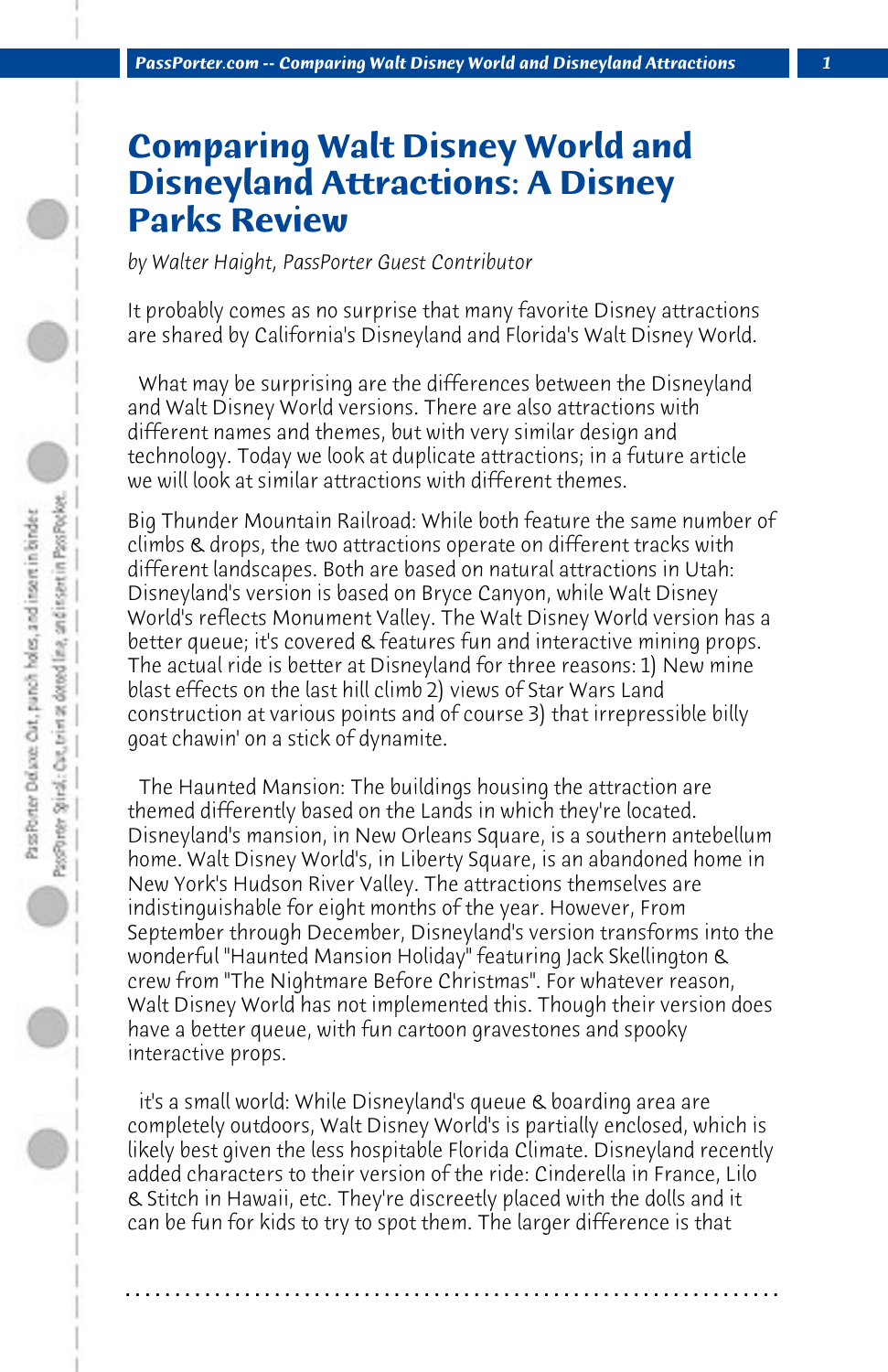once again Disneyland offers a holiday enhancement, "Small World Holiday", while Walt Disney World does not. There are extensive decorations on both the inside and outside of the attraction, along with a different (and slightly less addictive) soundtrack. Disneyland's holiday version runs well into January, perfect for those who just gotta have one last shot of Christmas Cheer!

The Many Adventures of Winnie the Pooh: The differences here are solely due to the placement of the attraction and resulting length of the queue. Walt Disney World's version is located in the heart of Magic Kingdom's Fantasyland between the Seven Dwarfs Mine Train and the Spinning Teacups. As a consequence it's usually mobbed and you have to choose between a long wait and a Fastpass Plus that might be better used elsewhere. Disneyland's Pooh is tucked away in Critter Country, in the shadow of Splash Mountain and underneath a railroad trestle. Unless Pooh or one of his pals is signing autographs, you literally have to look to find it. As a result it's usually a walk-on or a very short wait for the same ride as at Walt Disney World.

 The Twilight Zone Tower of Terror: A big win for Walt Disney World here. Likely because there was more land to work with at Disney's Hollywood Studios, their version is simply more extensive and immersive. From the garden queue with the spooky old-time music, to the elevator track through the "fifth dimension" scene to the random drop sequences at the end it's a very complete experience. You'll also experience long waits, two hours or more at peak times, so Fastpass Plus is almost a must. Disneyland's version in California Adventure is no slouch but it's in a smaller space. Therefore the Fifth Dimension scene and the random drops are missing. Though I just learned (at passporter.com of course) that the Disneyland version will close after the 2016 holiday season. In its place will be a reimagined and re-themed attraction based on "Guardians of the Galaxy" that WILL have a random drop sequence. Can't wait!!

 Space Mountain: This is without a doubt the attraction that gives the biggest win to Disneyland. After being refurbished several years ago, Disneyland's Space Mountain gives you a smooth and exhilarating ride despite all the twists, turns and drops. It's recently been re-themed, at least temporarily, as "Hyperspace Mountain". The images and sounds simulate a space battle from the original Star Wars Trilogy. Walt Disney World's Space Mountain, by contrast, really throws you around. I've never ridden without getting a bruise or two. It's a lot like Disneyland's Matterhorn, but even faster and jerkier. And unlike The Matterhorn it's dark so you can't see to brace yourself for dips and curves. All seats are single, so adults can't comfort their kids if the kids get hurt or scared. Finally, the moving walkway to the exit of Space Mountain takes longer

**. . . . . . . . . . . . . . . . . . . . . . . . . . . . . . . . . . . . . . . . . . . . . . . . . . . . . . . . . . . . . . . . . .**